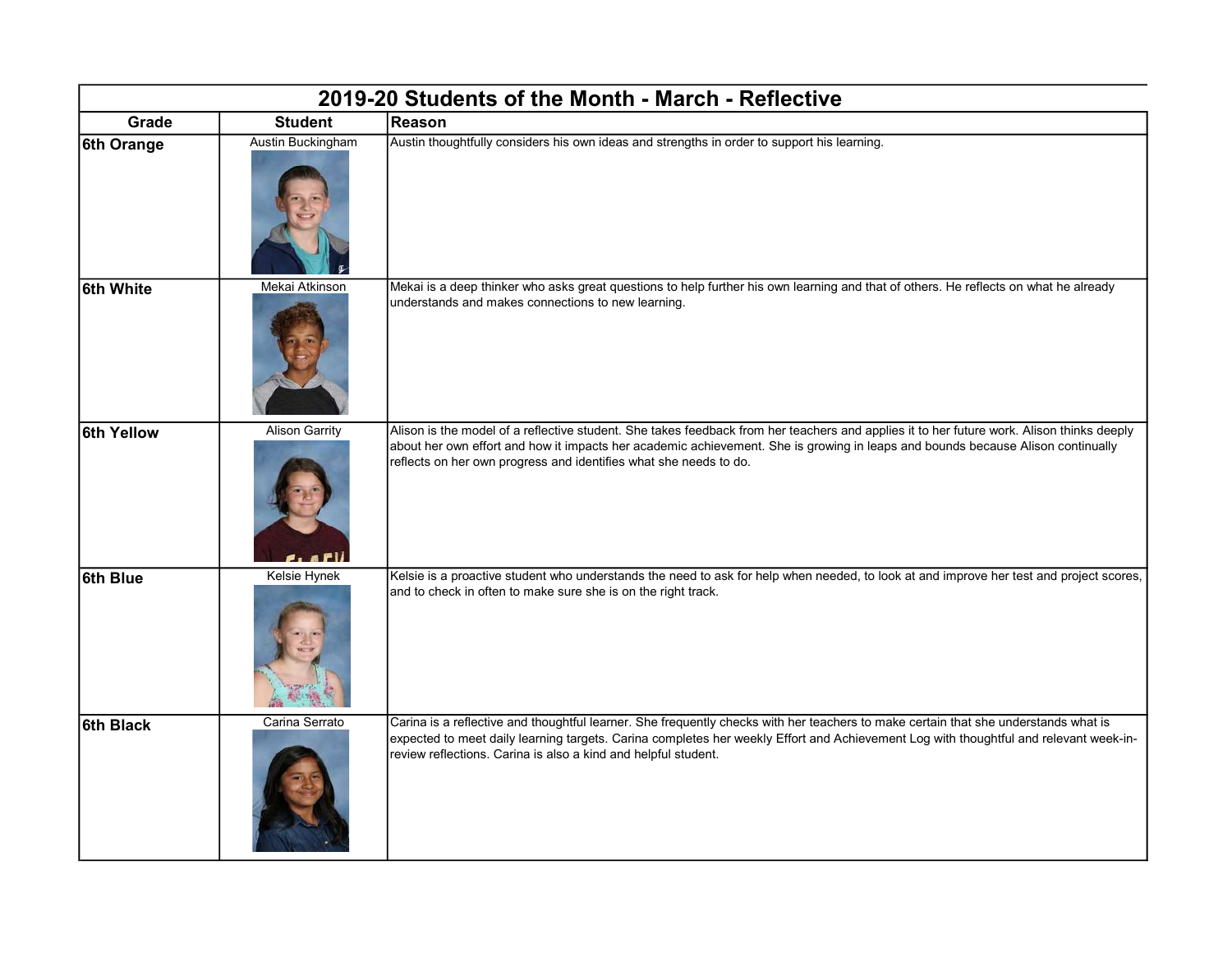| 7th White  | <b>Marcus Place</b> | Marcus reflects on a daily basis on his progress as a learner, both are his strengths, and how he can improve. He also thinks about<br>ways to improve his classes and gives clear, constructive feedback to maximize time spent learning.                                                                                                                                                                                                                                                                                                                                                                                        |
|------------|---------------------|-----------------------------------------------------------------------------------------------------------------------------------------------------------------------------------------------------------------------------------------------------------------------------------------------------------------------------------------------------------------------------------------------------------------------------------------------------------------------------------------------------------------------------------------------------------------------------------------------------------------------------------|
| 7th Black  | Jayden Free         | Jayden has made a significant jump in his self management and academic skills. The most notable reason is reflection! He is giving<br>thoughtful consideration to his own learning and experience. Every day he assesses his strenghths and limitations by filling out a<br>tracker. Mrs. Knowles says, "My favorite part of the day is my discussion with Jayden about his day. Those conversations were long in<br>the beginning as Jayden was learning strategies to improve his self management. Now they are a quick look at how awesome his day<br>went." Jayden is kind and considerate of others. Reflect on that Jayden! |
| 7th Orange | Evan Blour          | Evan stands out as a well disciplined and committed student. He engages with the classroom routines that involve reflection. His daily<br>and weekly reflection sheets show thoughful assessment of his strengths and weaknesses. He sets goals and identifies strategies that<br>can help him achieve his goals. He is thoughtful and gives considertion to his learning and that of his classmates.                                                                                                                                                                                                                             |